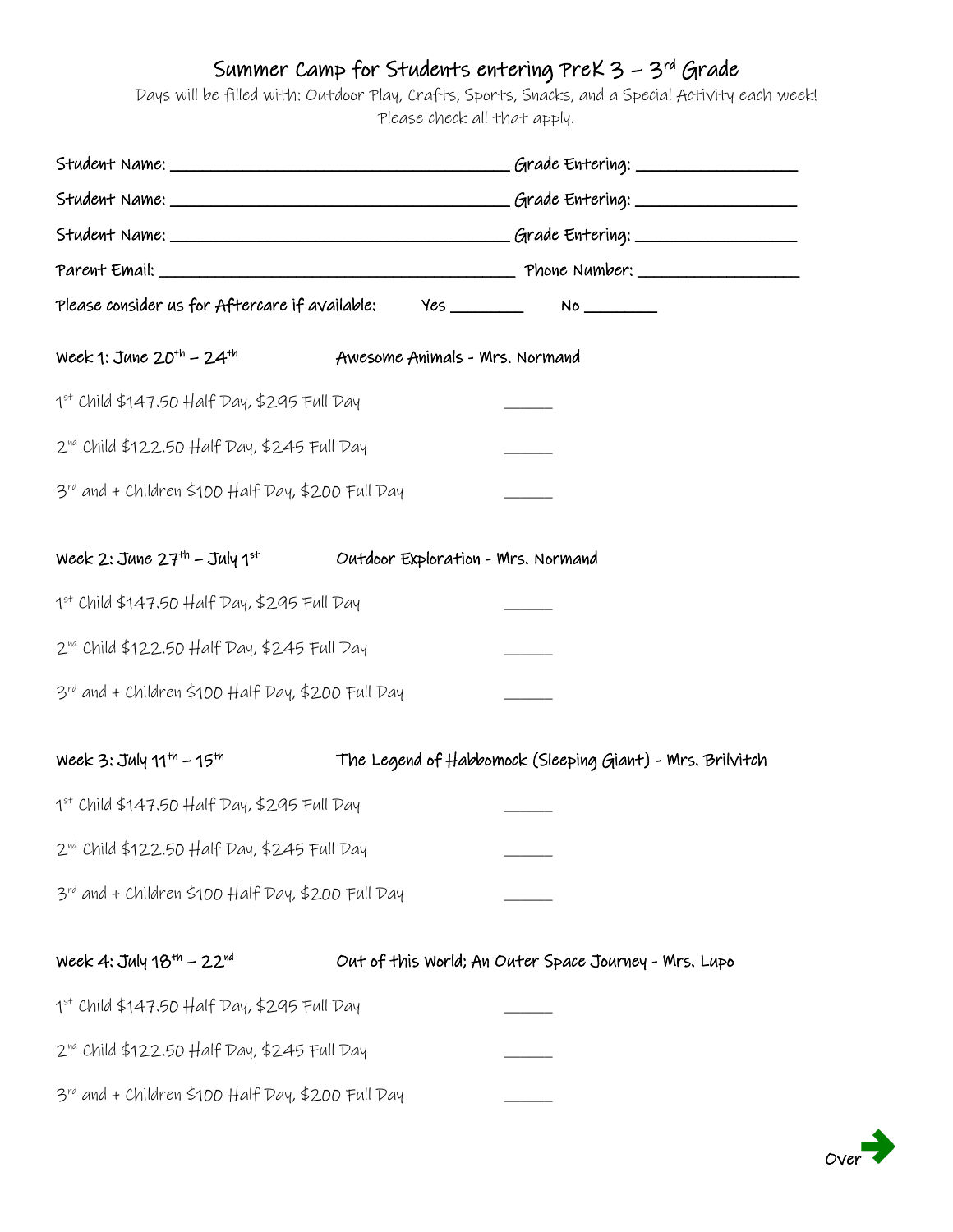## Summer Camp for students entering PreK 3 – 3rd Grade

Days will be filled with: Outdoor Play, Crafts, Sports, Snacks, and a Special Activity each week! Please check all that apply.

| Week 5: July $25^{th}$ - $29^{th}$                            | Adventures with the Avengers - Mrs. Geoffrey       |                                                          |
|---------------------------------------------------------------|----------------------------------------------------|----------------------------------------------------------|
| $1st$ Child \$147.50 Half Day, \$295 Full Day                 |                                                    |                                                          |
| $2^{\text{nd}}$ Child \$122.50 Half Day, \$245 Full Day       |                                                    |                                                          |
| $3^{\text{rd}}$ and + Children \$100 Half Day, \$200 Full Day |                                                    |                                                          |
|                                                               |                                                    |                                                          |
| Week 6: August $1^{st}$ – $5^{th}$                            | Vacation Bible School: Noah's Ark - Mrs. Brilvitch |                                                          |
| $1st$ Child \$147.50 Half Day, \$295 Full Day                 |                                                    |                                                          |
| $2^{\text{nd}}$ Child \$122.50 Half Day, \$245 Full Day       |                                                    | VBS is for students<br>entering<br>$PreK 3 - 8th$ Grade! |

Aftercare will be available if there is sufficient need and will be billed separately. Checks can be made payable to St. Bridget School. A \$50 PER WEEK (non-refundable) deposit is due with registration form. The deposit will be applied to a week of camp. Remaining balances are due at the beginning of the camp week being attended.

Please return to the school office by Monday, April 29<sup>th</sup>, 2022.







5% Discount for all campers who book the full 5 weeks of Summer Camp